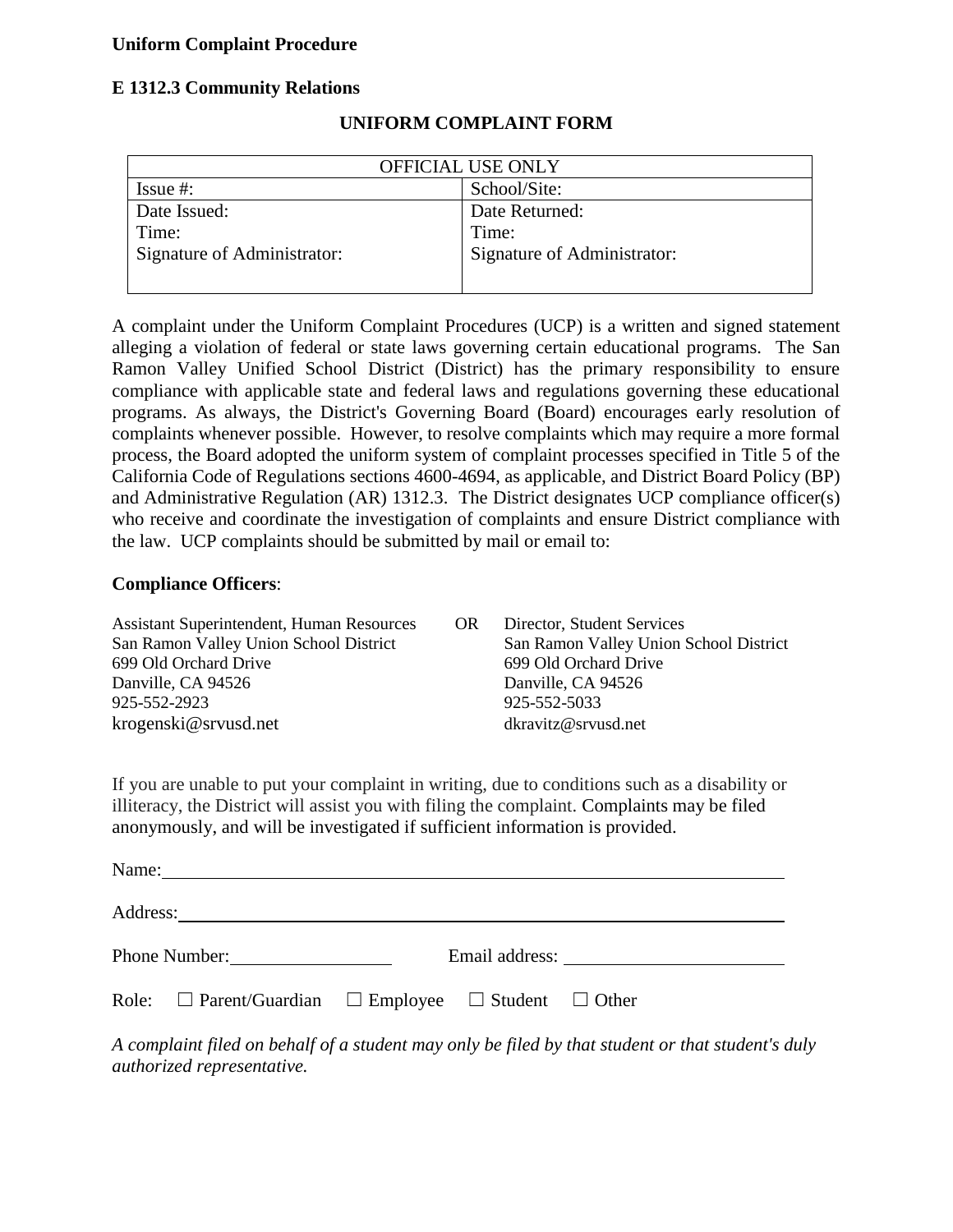# **Uniform Complaint Procedure**

# **E 1312.3 Community Relations**

# **COMPLAINT**

Date(s) of Alleged Violation(s):

School/Dept. of Alleged Violation(s):

## **Basis for Complaint (select all that apply):**

- $\Box$  Adult education
- $\Box$  After school education and safety programs
- $\Box$  Agricultural career technical education
- $\Box$  Career technical/technical education/technical training
- $\Box$  Child care and development programs
- $\Box$  Compensatory education
- $\Box$  Consolidated categorical aid programs
- ☐ Every Student Succeeds Act (ESSA)
- $\Box$  Migrant education
- ☐ Regional Occupation Centers and Programs (ROCP)
- $\Box$  School safety plans
- $\Box$  Sexual Harassment (BP 5147.7)

 $\Box$  Discrimination, including harassment, intimidation, or bullying, on the basis of (select all that apply):

| $\Box$ Race | $\Box$ National origin | $\Box$ Sex |
|-------------|------------------------|------------|

| $\Box$ Ethnicity | $\Box$ Age | $\Box$ Gender |
|------------------|------------|---------------|
|                  |            |               |

- ☐ Color ☐ Religion ☐ Gender identity
- ☐ Ancestry ☐ Marital status ☐ Parental status
- $\Box$  Gender expression  $\Box$  Sexual orientation  $\Box$  Genes
- 
- $\Box$  Ethnic group identification  $\Box$  Physical or mental disability
- $\Box$  Association with person/group with one or more of these actual or perceived characteristics
- $\Box$  Reasonable accommodations to a lactating student
- $\Box$  Pregnant or parenting student
- $\square$  Pupil fees
- $\Box$  Local Control and Accountability Plans (LCAP)
- $\Box$  School plan for student achievement
- □ School Site Council
- $\Box$  Educational rights for foster youth
- $\Box$  Educational and graduation requirements for foster youth, homeless youth, and other youth (e.g., former juvenile court school pupils, children of military families, newcomers and migratory education students)
- ☐ Courses of study without educational content
- $\Box$  Deficiencies related to preschool health  $\&$  safety issues for a California state preschool
- $\Box$  Physical education instructional minutes
- ☐ Retaliation